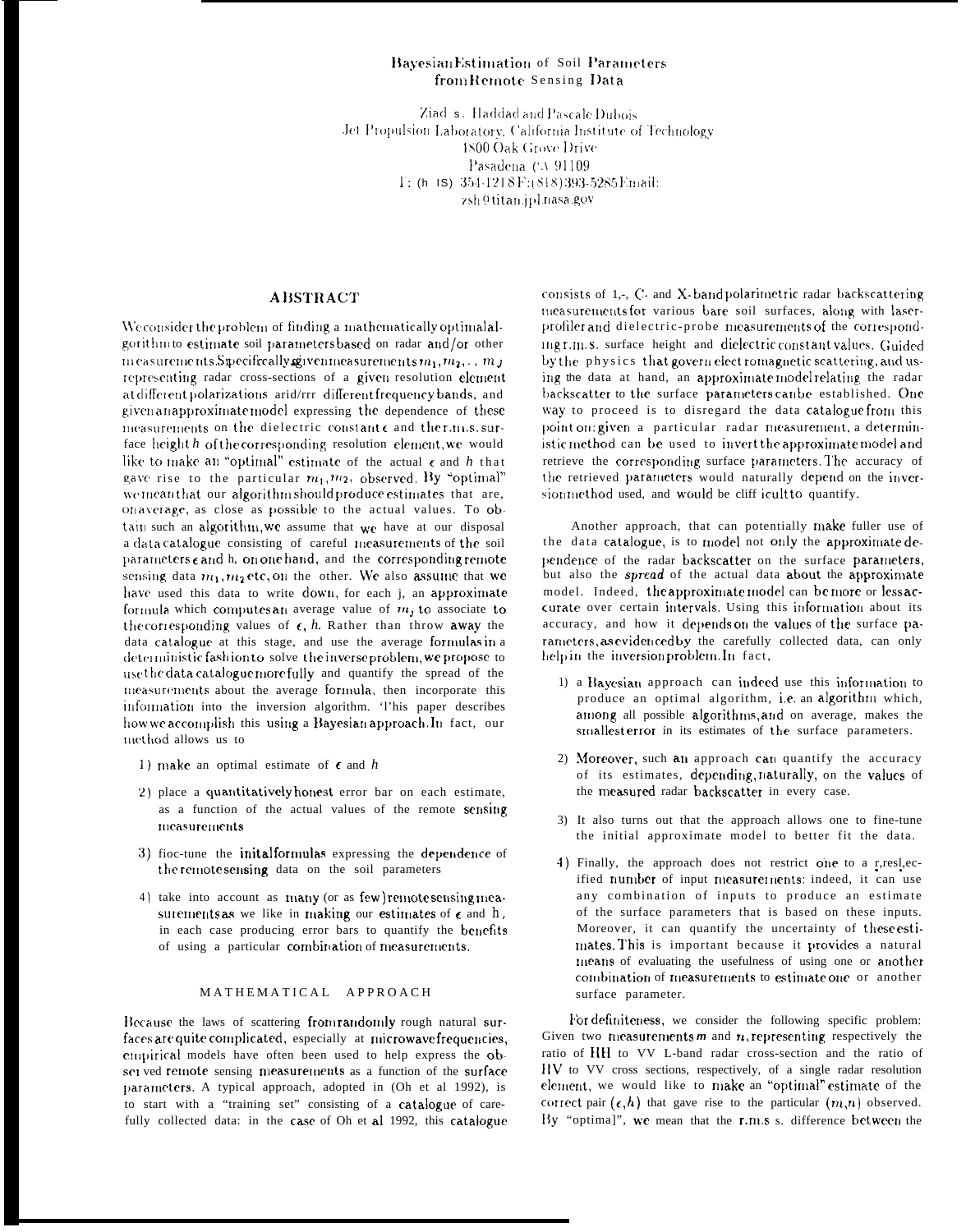optimal estimates and the actual values of candhshould be sinallest among all the errors made by any candidate estimators: the optimalmethod is the one which, on average, i.e. over many (all) observations, makes the smallest error.

Anatural way to proceed is to look for expressions of the form  $m = f(\epsilon, h)$ ,  $n = g(\epsilon, h)$ . Yet it is unlikely that any given candidate functions  $f$  or  $g$  can make these equalities exactly true, ever, because of noise and other uncertainties inherent to radar data. Infact, modeling the average dependence of m and  $n$  one and h is not sufficient, in itself, to allow one to determine which c and h be st correspond to given measurements  $m, n$ : one must still model the dependence of  $m$  and n on the many remaining factors, whose omission from the deterministic equations is indeed the reason that these equations are never exactly verified. In order to find an optimal procedure, one needs to make an effort to mathematically account for the discrepancy between the left- and right- hand- sides of the deterministic relations. We therefore replace these by stochastic equations

$$
m = f(\epsilon, h) \quad M_{\epsilon}
$$
  
\n
$$
n = g(\epsilon, h) \quad M_2
$$
 (1)

where  $(f, g)$  represent the deterministic "typical" or "average" way in which  $(m, n)$  depend on  $\epsilon$  and  $h$ , and where the  $M_i$ are random variables that do not depend on  $\epsilon$  or  $h$  and which represents the remaining randomness in  $(m, n)$ .

Once we have succeeded in establishing (1), and identify ing the joint behavior of the random variables  $(M_1, M_2)$ , there remains to compute the conditional density function  $P_{(e,h)|(m,n)}$ for  $\epsilon$ , h given the measured values of m and n. Using Bayes's theorem, the unnormalized version of this conditional density satisfies

$$
\mathcal{P}_{\{\epsilon,h\}|\{m,n\}} = \frac{\mathcal{P}_{\{\epsilon,h\}}}{f(\epsilon,h)g(\epsilon,h)} \int_{0}^{\infty} \mathcal{P}_{h} M \omega \left(\frac{m}{f(\epsilon,h)},\frac{n}{g(\epsilon,h)}\right) \qquad (2)
$$

where  $P_{(\epsilon, h)}$  is the a priori joint density for  $(\epsilon, h)$ , in which one includes all the a priori information about cand  $h$  (such as estimates based on other instruments - in case one does not know anything a priori about them except their physical range of values,  $\mathcal{P}_{(\epsilon, \lambda)}$  would just be the uniform density function over the product of the corresponding intervals).

Using the conditional density given by equation (2), the optimal unbiased estimator  $\hat{\epsilon}$  for  $\epsilon$  that has minimum variance (i.e. that minimizes the r.m.s. error) is the conditional mean

$$
\hat{\epsilon} = \mathcal{E}\{\epsilon | (m,n) \} = \int \epsilon \mathcal{P}_{(\epsilon,h)|(m,n)}(\epsilon,h) \, d\epsilon \, dh \,. \tag{3}
$$

Similarly, the optimal unbiased estimator  $\hat{h}$  for h is the conditional mean  $\mathcal{E}\{h|(m,n)\}\$ . Formula (3) is quite easy to discretize

(int and h) and evaluate numerically. 'l'bus, if we can replace the deterministic equations by stochastic equations (1) in such a way that we also know the joint density function  $P_{(M_1,M_2)}$ of  $(M_1, M_2)$ , we have a straighforward method of obtaining the optimal estimate, and of calculating all its moments.

We applied our approach tc, the case where the model and data to be used are the University of Michigan Radiation Laboratory Model (Oh et al 1992), and the corresponding set of radar cross-sections measured by the LCX polarimetric scatterometer POLARSCAT (Oh et al 1992). Specifically, we assume that

$$
f(\epsilon, h) = \left(1 - \left(\frac{2\theta}{\pi}\right)^{1/3\Gamma_0} \epsilon^{-kh}\right)^2
$$
  

$$
g(\epsilon, h) = 0.23\sqrt{\Gamma_0} (1 - \epsilon^{-kh})
$$
 (4)

where O is the incidence angle of the radar beam,  $k$  is the wave number, and  $\Gamma_0 = \Gamma_0(\epsilon) = \left|\frac{1-\sqrt{\epsilon}}{1+\sqrt{\epsilon}}\right|^2$  is the Fresnel reflectivity of the surface at normal incidence. We further assume that the functions f, g model m, n in the sense that  $m/f(\epsilon, h) = M_1 =$  $N_1/N_3$  and  $n/g(\epsilon, h) = M_2 = N_2/N_3$ , where N,,  $N_2$  and  $N_3$  are independent, I-distributed random variables. Practically, this means that

$$
\mathcal{P}(M_1,M_2)(x, y) = \frac{1}{\xi \overline{\nu}} \frac{(x/\xi)^{\alpha-1} (y/\nu)^{\beta-1}}{(x/\xi + \overline{y}/\nu + 1)^{\alpha+\beta+\gamma} \mathbf{T} \overline{(m)} \overline{\nu} \overline{(m)}} \frac{\Gamma(\alpha+3+\gamma)}{\Gamma(\beta)\Gamma(\gamma)} \tag{5}
$$

where the parameters  $\alpha, \beta, \gamma, \xi$ , v arc to be determined. The modelwe used for  $M_j$  was based on a study of the nature of the randomness present in  $(m, n)$ . One source for this randomness is the non-6-function distribution of the background power level. Another is that the candidate functions  $f$  and  $g$  may well turn out to be poor approximat ions of the true means. Indeed, ever] if one used a very accurate method to estimate the sample mean, one remains vulnerable to measurement error, and to contamination of the measurements try unknown scatterers on the surface ("debris", etc). Taking all these considerations into account, it is neither unreasonable nor arbitrarily restrictive to assume that the measurements m and n are related to  $\epsilon$  and h by equation (1), in which each  $M_i$  is distributed like the ratio of the two corresponding (independent) 1' distributions. With the Michigan data (Oh et al 1992), a  $\chi^2$ -test for goodness of fit shows that  $cr = \beta = 5$ ,  $\xi = 1.04$ ,  $u = 0.82$  do fit the data well, these values having appropriately been determinedusing the maximum likelihood approach.

### **RESULTS**

Figure 1 is a contour plot of the optimal estimate  $\hat{\epsilon} \epsilon$ , as a function of the cross section ratios m and n at  $0 = 40^{\circ}$ . The values of  $\hat{\epsilon}$  were obtained using our Bayesian approach, and starting with an a priori density function  $\mathcal{P}(\epsilon, h)$  that is uniform over the rectangle  $2 \le \epsilon \le 20$ ,  $0 \le kh \le 1$ . Overlaid on the contour plot of figure 1 are those samples of the Michigan data that were collected at 40" incidence, each accompanied by the value of  $\epsilon$  computed according to the inversion algorithm proposed by Oh et al 1992, as well as the measured values, At 40°, the value of  $\epsilon$  calculated by the direct inversion algorithm falls within 25% of the measured value in four out of the eight samples, but it misses by 100% in three cases. Figure 2 shows the estimated variance of our estimates of  $\epsilon$ . In this case, the model consisting of the function  $f$  and  $g$  of equation (4) can be considered 'useful" if the r.m.s. uncertainty of the estimates that we obtain with it is smaller than the a priori uncertainty made by assuming that  $\epsilon$  and  $kh$  are uniformly distributed, i.e. if the r.m.s. uncertainty in  $\hat{\epsilon}$  is smaller than  $(20 - 2)/\sqrt{12} \approx 5.2$ . Figure 2 shows that this is indeed achieved everywhere. In fact, the numerical results show that the r.m.s. relative uncertainty in the case of  $\epsilon$  is never worse than 50%. Although somewhat high, this value seems encouraging.

One way to reduce the uncertainty in our estimates is to tune the parameters in the model to the situation at hand. Specifically, one can postulate a model of the form